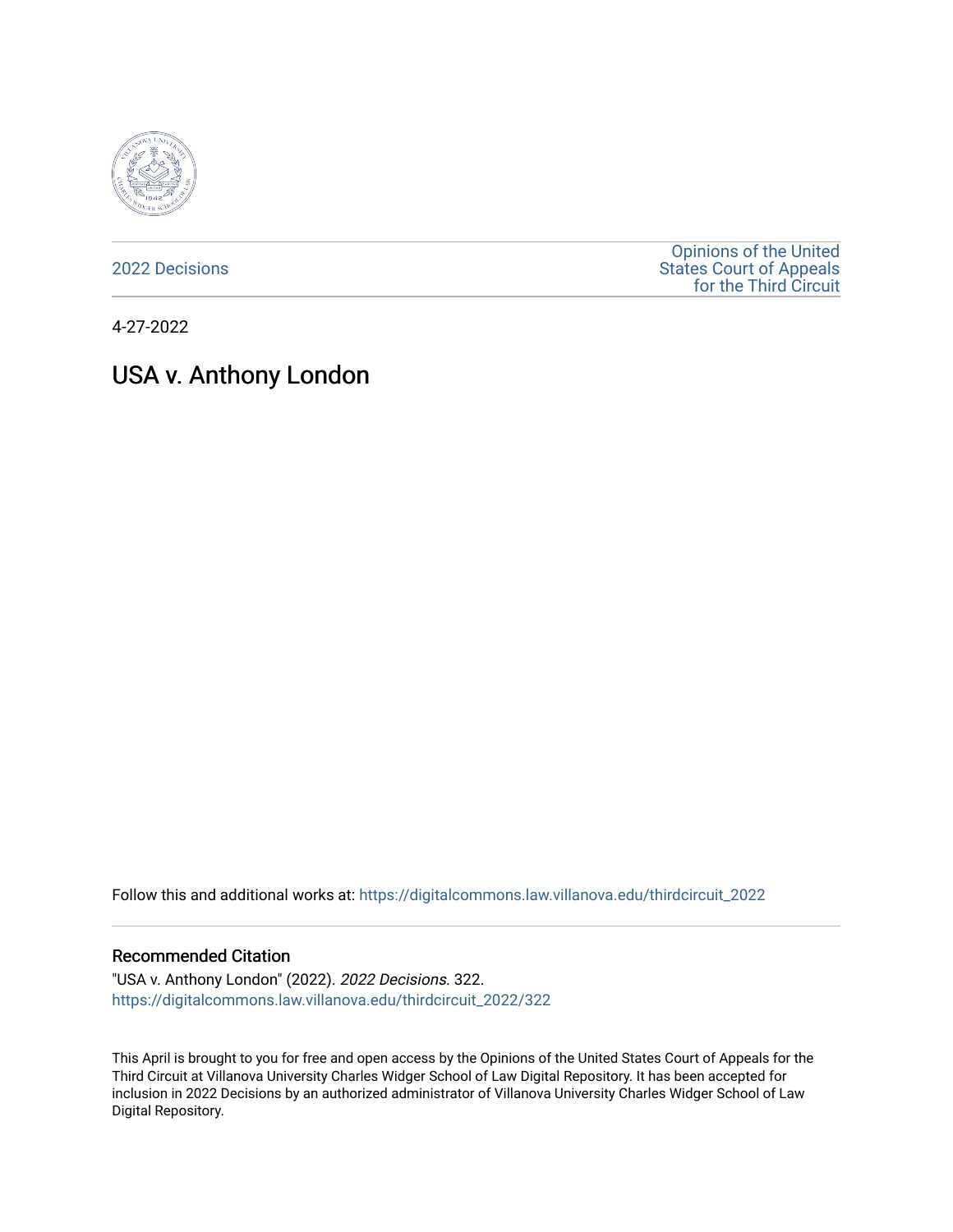## **NOT PRECEDENTIAL**

## UNITED STATES COURT OF APPEALS FOR THE THIRD CIRCUIT

 $\mathcal{L}=\mathcal{L}$ 

No. 20-1068 \_\_\_\_\_\_\_\_\_\_\_\_

#### UNITED STATES OF AMERICA

v.

ANTHONY LONDON, Appellant \_\_\_\_\_\_\_\_\_\_\_\_

On Appeal from the United States District Court for the Western District of Pennsylvania (D.C. No. 2-09-cr-00105-016) District Judge: Honorable Donetta W. Ambrose

\_\_\_\_\_\_\_\_\_\_\_\_

Submitted Under Third Circuit LAR 34.1(a) April 26, 2022

Before: HARDIMAN, NYGAARD, and FISHER, *Circuit Judges*.

(Filed: April 27, 2022)

\_\_\_\_\_\_\_\_\_\_\_\_

OPINION\* \_\_\_\_\_\_\_\_\_\_\_\_

<sup>\*</sup> This disposition is not an opinion of the full Court and pursuant to I.O.P. 5.7 does not constitute binding precedent.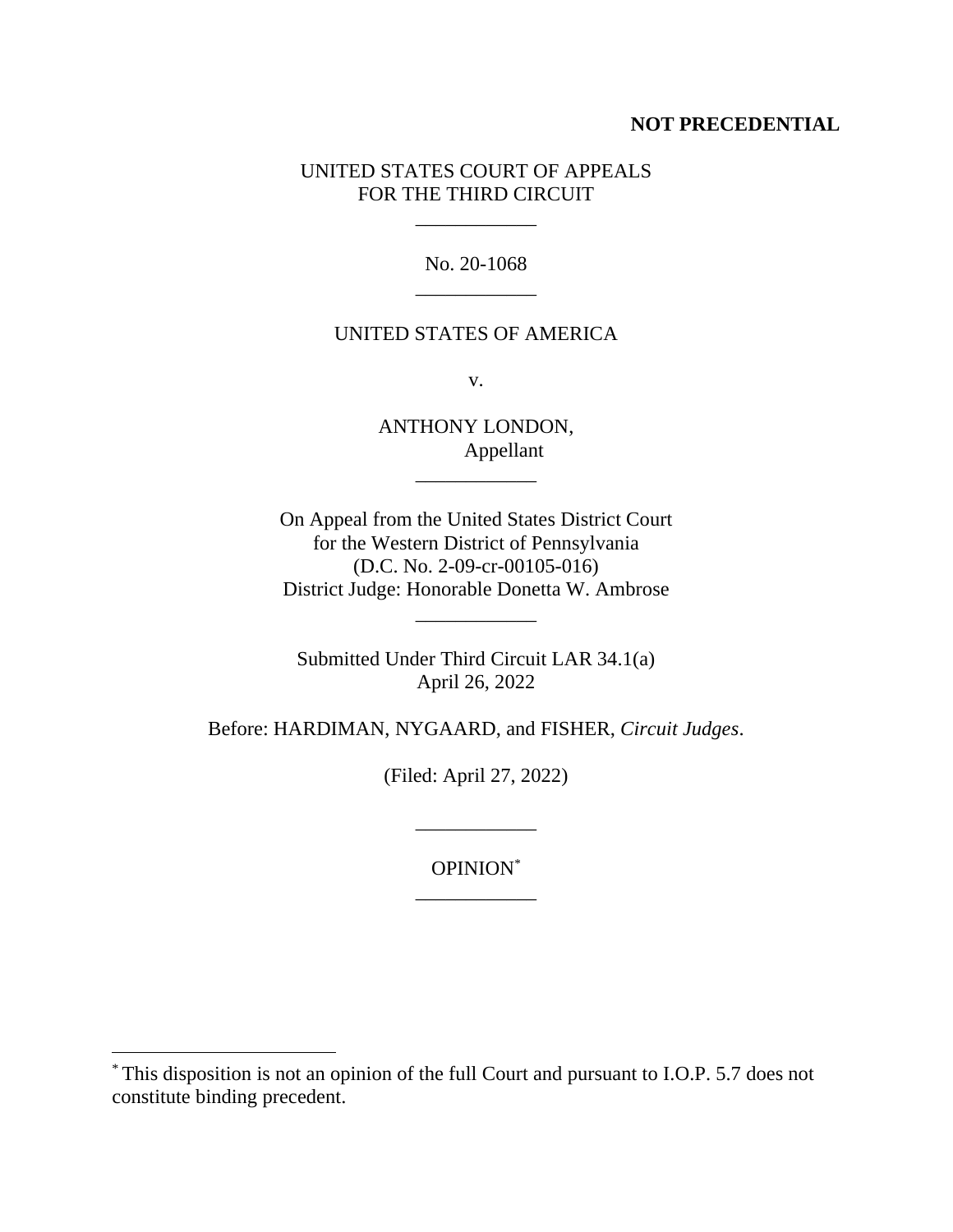#### HARDIMAN, *Circuit Judge*.

Anthony London appeals the District Court's order denying his motion to vacate sentence under 28 U.S.C. § 2255. We will affirm.

## ${\rm I}^1$

We granted a certificate of appealability to address whether trial counsel was ineffective for failing to argue that London's 1981 California conviction did not subject him to a sentencing enhancement. The answer to that question turns on whether London's prior conviction was a "felony drug offense." *See* 21 U.S.C. § 841(b)(1)(A) (2012); *Preston v. Superintendent Graterford SCI*, 902 F.3d 365, 379 (3d Cir. 2018) ("[C]ounsel cannot be deemed ineffective for failing to raise a meritless claim." (citation omitted)).

In 1981, London pleaded guilty to "a violation of Section 11377 of the Health and Safety Code of California." App. 34; *see also* App. 35. At that time, Section 11377 prohibited possession of various controlled substances under a two-tier classification system. Act of Sept. 9, 1978, ch. 699, sec. 3, § 11377, 1978 Cal. Stat. 2208, 2212. A violation of subsection (a) was punishable "by imprisonment in . . . the state prison," while a violation of subsection (b) was punishable only "by a fine of not exceeding five hundred dollars (\$500), or by imprisonment in the county jail for not exceeding six months, or by both such fine and imprisonment." *Id.* As London concedes, Section 11377

<sup>&</sup>lt;sup>1</sup> The District Court had jurisdiction under 28 U.S.C.  $\S$ § 1331, 2255(a). Because we issued a certificate of appealability, *see id.* § 2253(c)(1), we have jurisdiction under 28 U.S.C. §§ 1291, 2253(a). We review the District Court's refusal to hold an evidentiary hearing for abuse of discretion and its legal conclusions de novo. *United States v. Scripps*, 961 F.3d 626, 631 (3d Cir. 2020).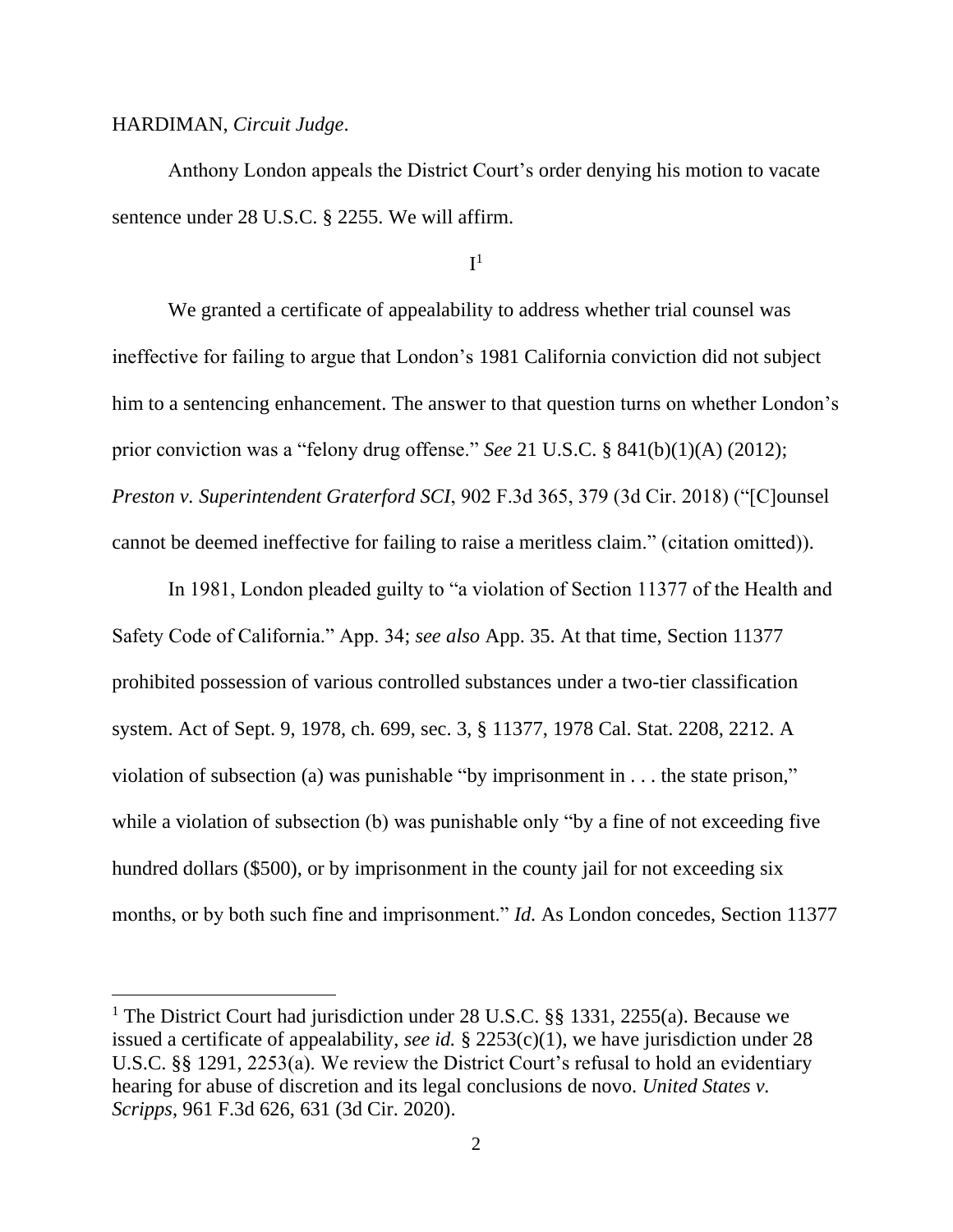is divisible, so we consult his plea documents to determine his crime of conviction.

*United States v. Aviles*, 938 F.3d 503, 511 (3d Cir. 2019). In his plea documents, London admitted to violating Section 11377, without reference to a subsection. Importantly, however, those documents indicate that London committed a "felony," App. 34–35, and only a violation of subsection (a) constituted a felony under California law in 1981, *see*  Act of Sept. 29, 1980, ch. 1270, sec. 1, § 17(a), 1980 Cal. Stat. 4296, 4296 ("A felony is a crime which is punishable . . . by imprisonment in the state prison.");  $\S$  11377(a), 1978 Cal. Stat. at 2212 (allowing "punish[ment] by imprisonment in . . . the state prison"). Since London pleaded guilty to a felony, we know he was convicted under subsection (a) of Section 11377.

The only remaining question is whether Section 11377(a) was a "felony drug offense" for purposes of London's federal sentencing. To answer that question, the categorical approach requires us to compare the elements of the state crime with the elements of a "felony drug offense." *See Aviles*, 938 F.3d at 511. Federal law defines a "felony drug offense" as "an offense that is punishable by imprisonment for more than one year under any law of the United States or of a State or foreign country that prohibits or restricts conduct relating to narcotic drugs, marihuana, anabolic steroids, or depressant or stimulant substances." 21 U.S.C. § 802(44). In short, to qualify as a "felony drug offense," the offense must have: (1) been punishable by more than one year in prison; and (2) related to drugs proscribed by federal law. *Id.*

Section 11377(a) met the first requirement because it was punishable by more than one year in prison. *See* 1978 Cal. Stat. at 2212 (allowing "punish[ment] by imprisonment

3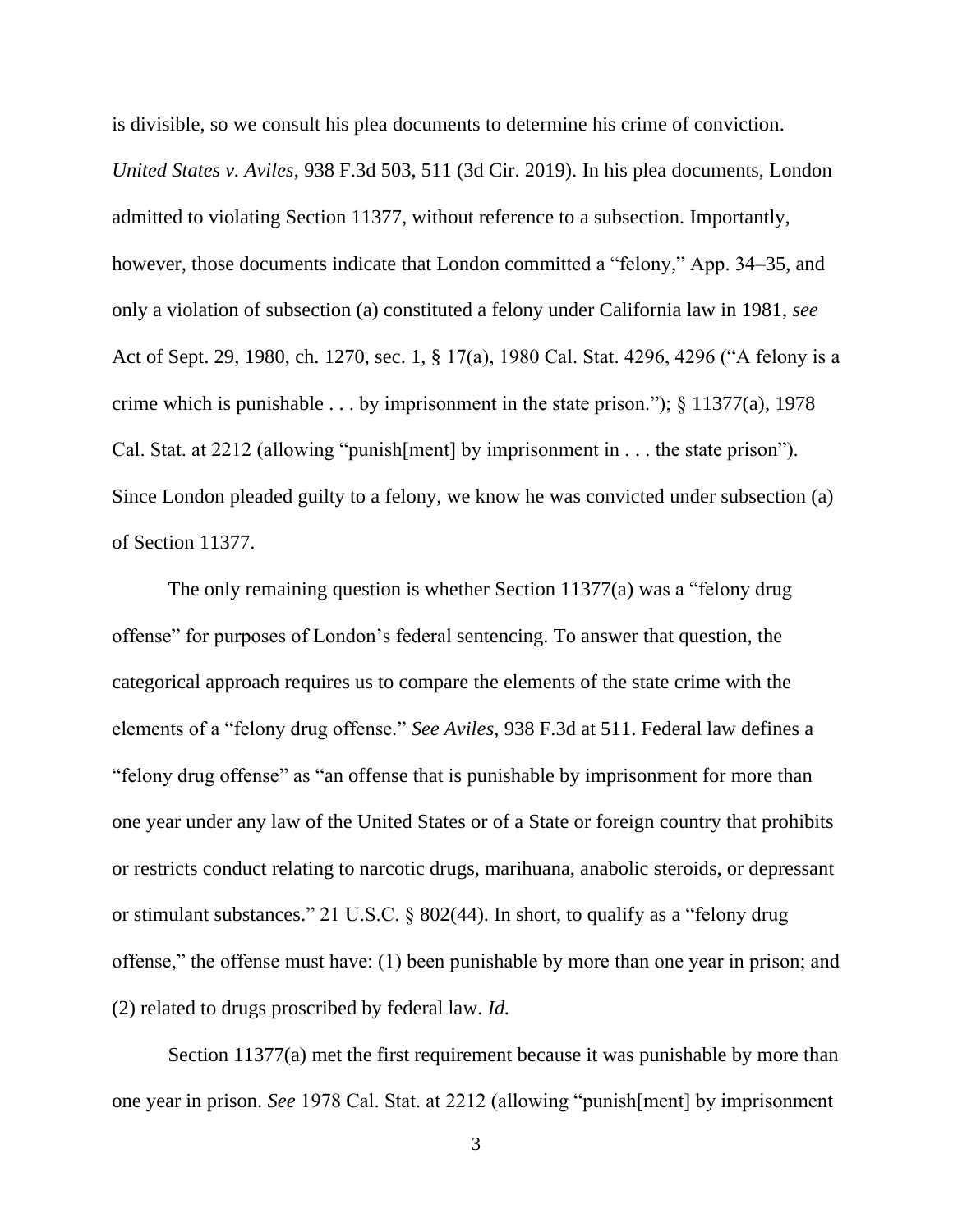in . . . the state prison"); Act of Sept. 20, 1976, ch. 1139, sec. 98, § 18, 1976 Cal. Stat. 5061, 5089 ("[E]very offense declared to be a felony, or to be punishable by imprisonment in a state prison, is punishable by imprisonment in any of the state prisons for 16 months, or two or three years.").

Section 11377(a) also relates to drugs, as required by federal law. *See* 21 U.S.C. § 802(44). Courts have interpreted the "relating to" clause broadly. *See, e.g.*, *United States v. Grayson*, 731 F.3d 605, 607 (6th Cir. 2013). And Section 11377(a) prohibits conduct related to drugs. 1978 Cal. Stat. at 2212 (punishing "every person who possesses any controlled substance"). In fact, the 1981 version of Section 11377(a) regulated only substances also banned on federal drug schedules. "[T]he substances barred by § 11377(a) and [federal law] are nearly identical." *Coronado v. Holder*, 759 F.3d 977, 983 (9th Cir. 2014). It is true that the modern version of Section 11377(a) outlaws two substances—khat and chorionic gonadotropin—that federal law does not address. *Id.* at 983 & n.1. But California law did not prohibit those substances in 1981, when London was convicted of violating Section 11377. *See* 1978 Cal. Stat. at 2212, § 11377(a) (outlawing possession of most controlled substances listed in Schedules I and II and all controlled substances listed in Schedules III, IV, and V); Act of Sept. 19, 1976, ch. 1035, secs. 2, 5–6, §§ 11054, 11057–58, 1976 Cal. Stat. 4628, 4629–31, 4637–38 (Schedules I, IV–V); Act of Sept. 27, 1980, ch. 1223, sec. 1, § 11055, 1980 Cal. Stat. 4141, 4141–43 (Schedule II); 1978 Cal. Stat. at 2210–11 (Schedule III).

For the reasons just discussed, a violation of Section 11377 in 1981 is categorically a "felony drug offense" under federal law, and the District Court correctly